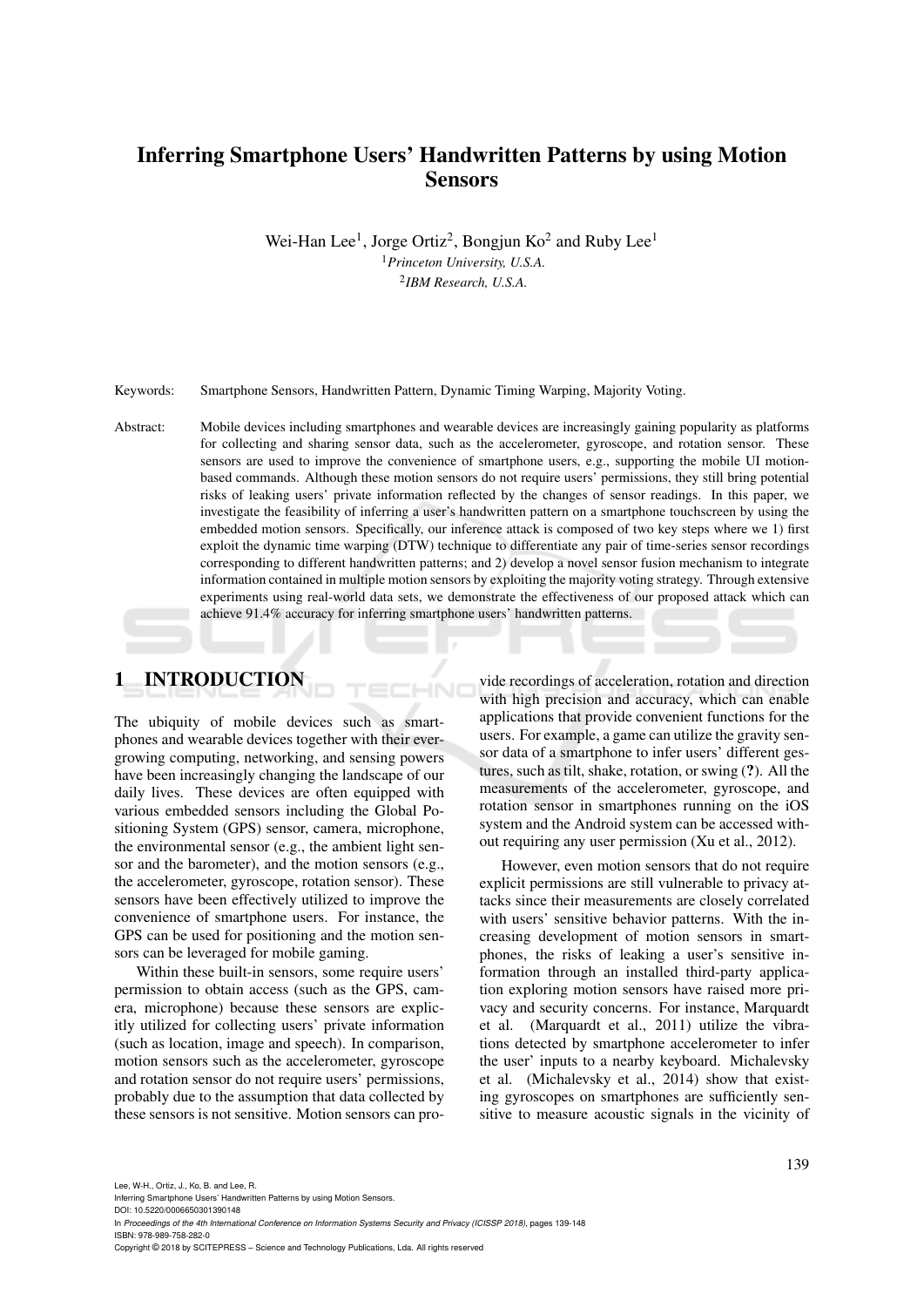the smartphone to identify the speaker' private information and even parse speech. These security and privacy breaches demonstrate that the motion sensors are possible side channels for attackers that aim to infer users' sensitive behavior patterns (Xu et al., 2012; Marquardt et al., 2011; Michalevsky et al., 2014).

In this work, we aim to infer users' handwritten patterns by exploiting the motion sensors embedded in the smartphones, which has not been investigated in the literature to the best of our knowledge. The fundamental intuition of our attack is that the users' handwritten behaviors and the changes of the smartphone motions are closely correlated with each other. During a writing event, the force from the users' finger on the touchscreen would cause changes of the motion sensor measurements, which would follow certain patterns corresponding to different contexts of handwritten behaviors. By utilizing the changes of motion sensor readings, the attacker can therefore infer users' handwritten patterns on the smartphone touchscreen.

More specifically, our proposed attack is composed of two key steps where we 1) first exploit the dynamic time warping (DTW) (Berndt and Clifford, 1994) technique to evaluate the similarity between any pair of time-series sensor recordings, in order to differentiate users' various handwritten patterns. This DTW-based similarity evaluation technique can be utilized for constructing template sensor signals corresponding to different handwritten patterns (under the training mode), as well as inferring the incoming handwritten event by matching the observed sensor measurement with the constructed template sensor signals (under the testing mode); and 2) develop a novel sensor fusion mechanism to integrate information contained in multiple motion sensors by exploring the majority voting strategy (Lam and Suen, 1997). In summary, our key contributions include:

- We investigate the unique patterns of users' handwritten events in terms of measurement changes of motion sensors embedded in the smartphones. Our observations raise the awareness of motion as a significant channel that may leak smartphone users' handwritten patterns.
- We exploit the dynamic time warping technique to measure the distance between any pair of timeseries sensor recordings, in order to distinguish users' handwritten patterns on the smartphone touchscreen.
- We further propose a novel sensor fusion mechanism by leveraging the majority voting strategy to integrate information recorded by multiple sensors, in order to enhance the overall accuracy of inferring users' handwritten patterns.

• We present the design of our attack that utilizes observed motion sensor readings to stealthily record the user's inputs on the touchscreen. Extensive experiments on real-world data sets demonstrate the effectiveness of our attack which can infer the contexts of users' secret inputs with up to 91.4% accuracy.

# 2 BACKGROUND AND RELATED WORK

In this section, we will first describe the motion sensors embedded in the smartphones and then discuss existing attacks that aim to infer users' private information by exploiting measurements recorded by smartphone sensors.

#### 2.1 Motion Sensors

Since motion sensors such as the accelerometer, gyroscope and rotation sensor are integrated into a smartphone, they bring the opportunity to assist navigation, location, etc., with knowledge about the motion of the smartphone users.

Accelerometer: the accelerometer measures the acceleration in  $m/s^2$ , which is the rate of change of velocity with time, of a smartphone along three axes: *x*-axis (lateral or left-right), *y*-axis (longitudinal or forward-backward), and *z*-axis (vertical or up-down) (Xu et al., 2012).

Linear Accelerometer: the linear accelerometer measures the acceleration effect of the smartphone movement, excluding the effect of the Earth's gravity on the device. It is typically derived from the accelerometer, where other sensors (e.g. the gyroscope) can help to remove the linear acceleration from the data. Linear acceleration units are shown in  $m/s^2$  similar to the accelerometer.

Gyroscope: the gyroscope measures the rate of rotation in *rad*/*s* around a device's *x*, *y*, and *z* axis. The gyroscope is used to maintain and control the position, level or orientation of the smartphone based on the principle of angular momentum.

Rotation Sensor: the rotation (orientation) sensor measures the change of direction of the smartphone along three dimensions: *x*-axis (Azimuth), *y*-axis (Pitch), and *z*-axis (Roll) (Xu et al., 2012).

## 2.2 Inferences Derived from Smartphone Sensor Data

Mobile devices which are often equipped with sensors such as the accelerometer, gyroscope, rotation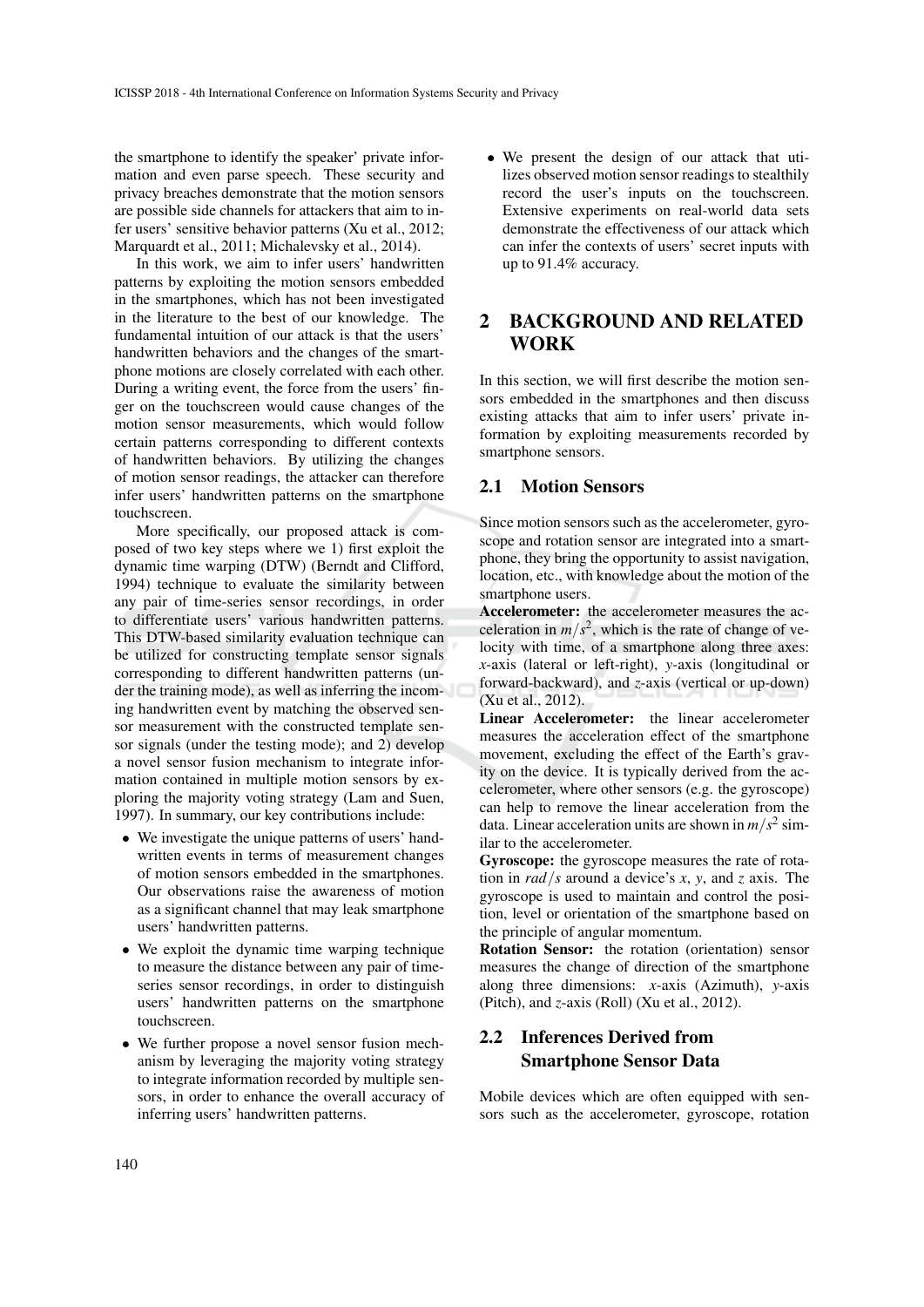sensor, camera, microphone, GPS and so on, are being used by mobile sensing systems to make sophisticated inferences about users. These inferences have enabled an entire ecosystem of context-aware applications such as traffic and environmental monitoring (Azizyan et al., 2009; Templeman et al., 2013; Mohan et al., 2008; Tung and Shin, 2015), behaviorbased user authentication (Lee and Lee, 2017; Frank et al., 2013; Mare et al., 2014; Zhu et al., 2013; Lee et al., 2017; Riva et al., 2012; Conti et al., 2011), activity mode detection (Reddy et al., 2010; Bao and Intille, 2004; Luxton et al., 2011), and speech translation (Michalevsky et al., 2014; Lei et al., 2013).

While the smartphone sensory data has enabled context-aware applications, the same data can also be used by an adversary to make inferences about the private information of the users. Therefore, there exist fundamentally conflicting requirements between protecting privacy of users' sensitive information recorded by smartphone sensors and preserving utility of the same data for authorized contextaware applications. These private inferences include the identification of emotional state (Chang et al., 2011; Rachuri et al., 2010), speaker identity recognition (Nirjon et al., 2013; Liu et al., 2012), location tracking (Han et al., 2012; Brouwers and Woehrle, 2011; Nirjon et al., 2013; Kim et al., 2010), onscreen taps recognition (Miluzzo et al., 2012), onset of stress (Lu et al., 2012; Chang et al., 2011) and keystroke detection (Miluzzo et al., 2012; Xu et al., 2012; Liu et al., 2015; Marquardt et al., 2011; Owusu et al., 2012; Cai and Chen, 2011). Furthermore, many applications have access to data recorded by the motion sensors that do not require users' permissions, combinations of which can be maliciously used to predict more private information than what the applications advertise.

#### 3 ATTACK OVERVIEW

#### 3.1 Attack Goals

The objective of our attack is to infer the users' handwritten patterns by exploiting the motion sensors embedded in the smartphones. Since these motion sensors are usually considered as collecting insensitive information, our attack does not require any user permission to access the recordings of motion sensors such as the accelerometer, linear accelerometer, gyroscope and rotation sensor.

#### 3.2 Attack Workflow

We explain the workflow of our attack which works under the training mode and the testing mode as fol- $1_0w$ 

In the training mode, when the user is interacting with the smartphone, we can record the handwritten characters entered on the touchscreen, and correlate these ground-truth information with the measurements of motion sensors collected during the handwritten events to generate the user's interaction patterns/templates.

In the testing mode, our attack keeps monitoring the measurements of motion sensors. When the user is performing sensitive inputs on the touchscreen, the acquired interaction patterns/templates in the training mode can be leveraged to infer the user's handwritten characters based on the measurements of motion sensors.

# EXPERIMENTAL SETUP

Android Application Implementation: We develop an Android application to implement our privacy attack of inferring smartphone users' handwritten patterns. Specifically, we collect recordings from all the motion sensors including the *accelerometer*, *linear accelerometer*, *gyroscope*, and *rotation sensor* in a Google Nexus 5 (with 2.3GHz, Krait 400 processor, 16GB internal storage and 2GB RAM on Android 7.0 operating system), corresponding to the scenarios where the user entered 26 characters from *A* to *Z* on the touchscreen. The sampling frequency of our application is set to 50 Hz.

Sensor Data Collection: In our experiments, we collect sensor recordings of 10 users' handwritten events corresponding to the 26 characters, and we repeated this process for 10 times. Therefore, we collect  $10 \times 26 \times 10 = 2600$  time-series sensor recordings in our data set. Furthermore, we use 10-fold cross validation in our experiments to generate the training and testing data, i.e., 9/10 of our collected data is used as training data and the remaining 1/10 is used as testing data. We repeated this process for 1000 iterations and reported the averaged results.

### 5 PROPOSED APPROACH

Our proposed inference attack is composed of two key techniques. First, we propose to exploit the dynamic time warping (DTW) algorithm (Berndt and Clifford, 1994) to quantify similarities between two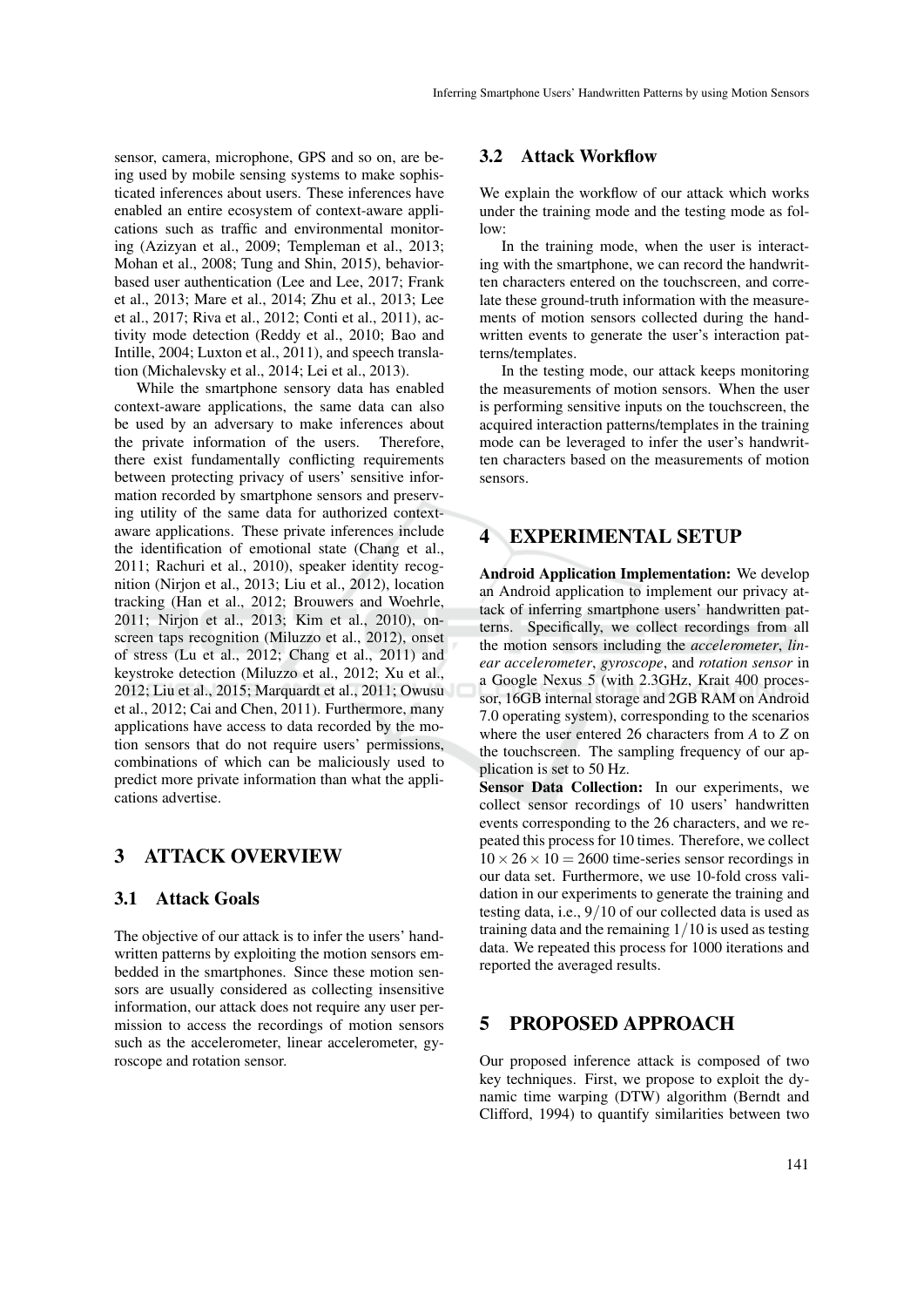time-series sensor recordings, in order to distinguish users' handwritten patterns (detailed process will be discussed in Section 5.1). More specifically, under the training mode, we construct the *template sensor recordings* using DTW technique, by selecting the most representative sensor measurement corresponding to each handwritten pattern of the user. Under the testing mode, we evaluate the similarity between the incoming sensor signal and all the template sensor recordings by using DTW algorithm, from which we identify the closest template sensor recording and label the incoming sensor signal accordingly for each sensor dimension. Second, we develop a novel sensor fusion mechanism to generate the final inference result which integrates information contained in multiple motion sensors by leveraging the majority voting strategy (Lam and Suen, 1997) (as will be discussed in Section 5.2).

# 5.1 Evaluating Similarity of Sensor Recordings by using DTW

DTW is a well-known technique (Berndt and Clifford, 1994) to find the optimal alignment between two given (time-dependent) sequences  $\mathbf{x}$  :=  $(x_1, x_2, \ldots, x_N)$  of length  $N \in \mathbb{N}$  and  $\mathbf{y}$  :=  $(y_1, y_2, \ldots, y_M)$  of length  $M \in \mathbb{N}$  under certain restrictions. It has been successfully applied to compare different speech patterns in automatic speech recognition and other applications in the data mining community. While there is a surfeit of possible distance measures for time-series data, empirical evidence has shown that DTW is exceptionally difficult to beat. Ding et al. in (Ding et al., 2008) tested the most cited distance measures on 47 different data sets, and no method consistently outperforms DTW. Therefore, we aim to exploit the DTW technique to carefully measure the distance between any pair of time-series sensor recordings which may vary in time or speed.

DTW calculates the distance of two sequences using dynamic programming (Bertsekas, 1995), where the sequences are warped in a nonlinear fashion to match each other. It constructs an *N*-by-*M* matrix, where the  $(i, j)$ -th element is the minimum distance (called local distance) between the two sequences that end at points  $x_i$  and  $y_j$  respectively. An  $(N, M)$ warping path  $p = (p_1, p_2, \dots, p_L)$  is a contiguous set of matrix elements which defines an alignment between two sequences *x* and *y* by aligning the element  $x_{n_l}$  of **x** to the element  $y_{m_l}$  of **y**. The boundary condition enforces that the first elements of *x* and *y* as well as the last elements of *x* and *y* are aligned to each other. The total distance  $d_p(x, y)$  of a warping path *p* between *x* and *y* with respect to the local distance measure *d* is defined as

$$
d_p(\mathbf{x}, \mathbf{y}) = \sum_{l=1}^{L} d(x_{n_l}, y_{m_l})
$$
 (1)

Therefore, the DTW distance for two time-series data can be computed as

$$
DTW(\pmb{x}, \pmb{y}) = \min d_p(\pmb{x}, \pmb{y})
$$
 (2)

Constructing Template Sensor Recording: Under the training mode of our attack, we aim to construct the template sensor recording corresponding to each character and sensor dimension, i.e., *t character*, *sensor*, *axis*, where *character*  $\in$  *C* = {A,...*Z*}, *sensor*  $\in$  *S* = {*accelerometer*, *linear accelerometer*, *gyroscope* , *rotation sensor*} and *axis*  $\in$  *A* = {*x*, *y*, *z*}. Our objective is to identify the most representative sensor signal that is the closest to all the senor recordings of the same character. Specifically, for each *character*  $\in$  **C**, we compute the DTW distance between any pair of sensor recordings in  $R_{character, sensor, axis} = {r_{character, sensor, axis}}$  and select as template the one that achieves the smallest DTW distance, *i.e.*,



Inferring Handwritten Pattern Corresponding to Each Sensor Dimension: Under the testing mode of our attack, we aim to infer the handwritten character corresponding to an incoming sensor recording *D* = {*dsensor*, *axis*}*sensor*∈*S*,*axis*∈*A*. Our inference attack consists of two steps: 1) identify the input character from data recorded by each sensor dimension; and 2) infer the input character by integrating the information contained in all the sensors. For the first step, we can calculate the DTW distance *Distcharacter*, *sensor*, *axis* between the input data *dsensor*, *axis* and each template sensor recording *t character*, *sensor*, *axis*, from which we can identify the handwritten character corresponding to each sensor dimension as

$$
Infer(\boldsymbol{d}_{sensor, axis})
$$
  
= arg min Dist\_{character, sensor, axis  
character  
= arg min DTW(\boldsymbol{d}\_{sensor, axis}, \boldsymbol{t}\_{character, sensor, axis}) (4)  
character

The second step of integrating the information contained in multiple sensors is described as follows.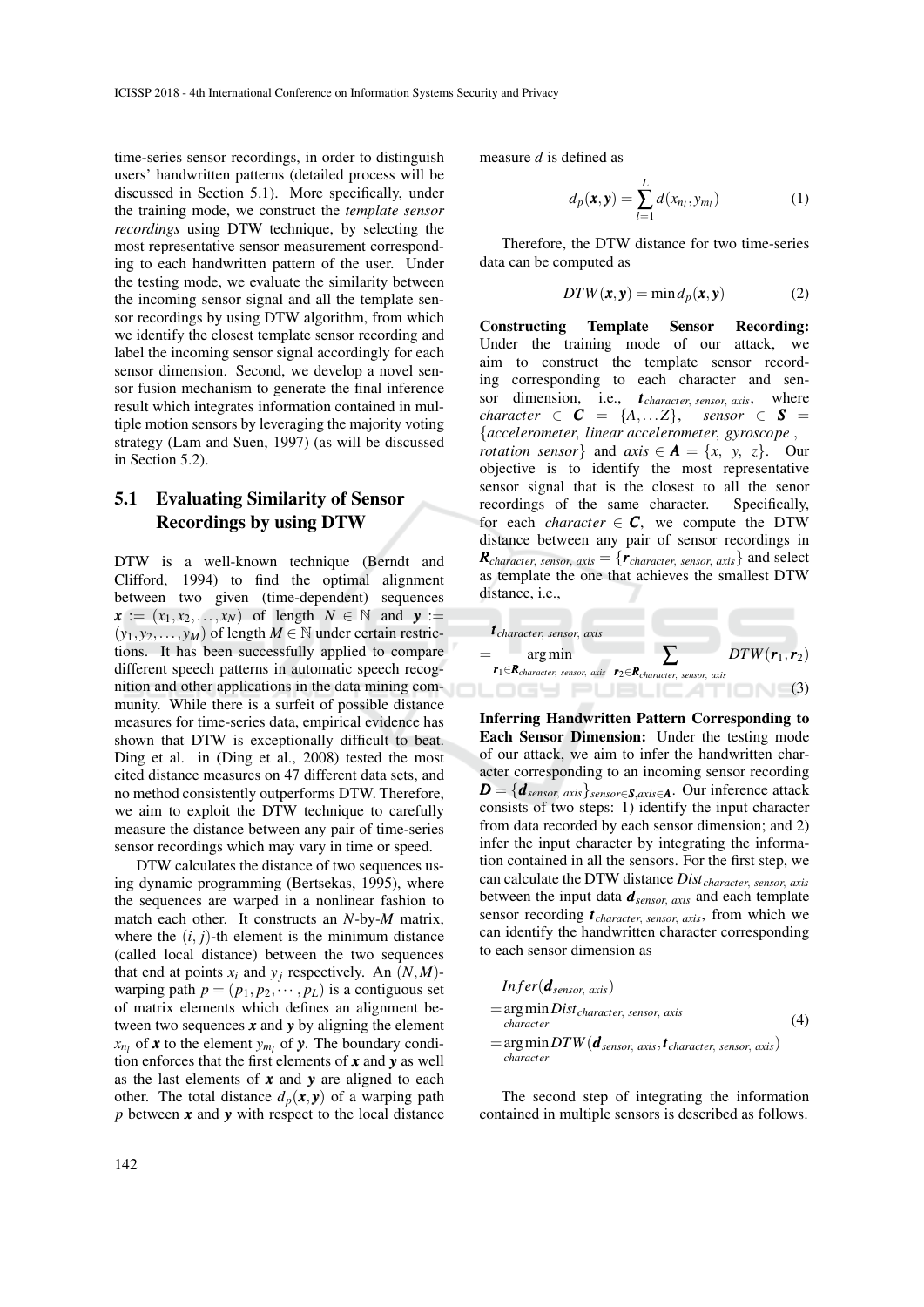#### 5.2 Majority Voting based Sensor Fusion Mechanism

In order to achieve enhanced inference performance, we aim to exploit the majority voting strategy to integrate information recorded by all the sensors. Majority voting is previously applied in the classification domain (Lam and Suen, 1997), where it represents a mapping function that maps multiple classifiers' decisions into a single decision, i.e., it maps  $\text{Class} \times \text{Class} \times \cdots \times \text{Class}$  to Class, where Class =  ${A, B, \ldots Z}$  in our setting. The benefit of using majority voting is that it can reduce the noise and bias caused by a single classifier. Therefore, the decision made by majority voting is more robust and reliable. Specifically, assuming that we have *m* classifiers *Class*1,*Class*2,...,*Classm*, the *majority voting function Ma jorityVote*(·) can be described as

$$
Class = \text{MajorityVote}(Class_1, Class_2, \cdots, Class_m)
$$
\n
$$
(5)
$$

where  $MajorityVote(Class_1, Class_2, \cdots, Class_m)$  returns the most frequent result appearing within  $Class_1, Class_2, \cdots, Class_m.$ 

With the knowledge of the inferred character corresponding to each sensor dimension *In f er*( $d_{sensor, axis}$ ) in Eq. 4, we construct the set of inferred characters for all the sensors as

**LABEL**(**D**) = {*Infer*(
$$
d_{sensor, axis}
$$
)}<sub>sensor</sub>  $\in$ **S**, axis **A** (6)

Then, we can infer the handwritten character corresponding to the incoming sensor recordings  $\boldsymbol{D} =$ {*dsensor*, *axis*}*sensor*∈*S*, *axis*∈*<sup>A</sup>* as follows:

$$
Infer(D)
$$
  
=MajorityVote(**LABEL(D**))  
=The Most Frequent Character in **LABEL(D)** (7)

Based on our analysis above, we therefore summarize our attack in Algorithm 1.

## 6 EVALUATION

#### 6.1 Evaluation Metrics

In our experiments, we quantify the performance of our attack by using the metric of *accuracy*, which is computed as the ratio of correctly-inferred characters. More specifically, we can compute the *accuracy* of

Algorithm 1: Our Attack of Inferring Users' Handwritten Patterns by Using Motion Sensors.

| $\sim$ $\sim$ $\sim$ $\sim$ $\sim$ $\sim$                            |                                                                                |                                                                                                                                                         |        |            |     |
|----------------------------------------------------------------------|--------------------------------------------------------------------------------|---------------------------------------------------------------------------------------------------------------------------------------------------------|--------|------------|-----|
| Input : The                                                          |                                                                                | input sensor signal $\overline{D}$ =                                                                                                                    |        |            |     |
|                                                                      |                                                                                | $\{\boldsymbol{d}_{sensor,\ axis}\}_{sensor \in \mathcal{S},\ axis \in \mathcal{A}}$                                                                    |        |            | and |
| the                                                                  | template                                                                       |                                                                                                                                                         | sensor | recordings |     |
|                                                                      |                                                                                | $\{ \boldsymbol{t}_{character,~sensor,~axis} \}$ character $\in \!\! \boldsymbol{C},$ sensor $\in \!\! \boldsymbol{S},$ axis $\in \!\! \boldsymbol{A}.$ |        |            |     |
|                                                                      |                                                                                | where $\mathbf{C} = \{A, \dots Z\}, \mathbf{S} = \{accelerometer,$                                                                                      |        |            |     |
|                                                                      |                                                                                | linear accelerometer, gyroscope, rotation                                                                                                               |        |            |     |
|                                                                      |                                                                                | <i>sensor</i> } and $\mathbf{A} = \{x, y, z\};$                                                                                                         |        |            |     |
|                                                                      |                                                                                | <b>Output:</b> The detected character corresponding to the                                                                                              |        |            |     |
|                                                                      |                                                                                | input sensor data $Infer(D)$ ;                                                                                                                          |        |            |     |
|                                                                      |                                                                                |                                                                                                                                                         |        |            |     |
|                                                                      |                                                                                | Construct the set of inferred characters for all the sen-                                                                                               |        |            |     |
|                                                                      | sors $\mathbf{LABEL}(D)$ as an empty set;                                      |                                                                                                                                                         |        |            |     |
| for sensor in S do                                                   |                                                                                |                                                                                                                                                         |        |            |     |
| for $axis$ in $A$ do                                                 |                                                                                |                                                                                                                                                         |        |            |     |
|                                                                      | for character in $C$ do                                                        |                                                                                                                                                         |        |            |     |
|                                                                      |                                                                                | According to Eq. 2, calculate the DTW                                                                                                                   |        |            |     |
|                                                                      |                                                                                | distance Dist <sub>character, sensor, axis</sub> between                                                                                                |        |            |     |
|                                                                      |                                                                                | $d_{sensor, axis}$ and $t_{character, sensor, axis}$ ;                                                                                                  |        |            |     |
| end                                                                  |                                                                                |                                                                                                                                                         |        |            |     |
|                                                                      |                                                                                | Label the identified character for each sensor                                                                                                          |        |            |     |
| dimension as                                                         |                                                                                |                                                                                                                                                         |        |            |     |
|                                                                      |                                                                                |                                                                                                                                                         |        |            |     |
|                                                                      | $Infer(\boldsymbol{d}_{sensor, axis})$                                         |                                                                                                                                                         |        |            |     |
|                                                                      |                                                                                | $=$ arg min <sub>character</sub> Dist <sub>character, sensor, axis</sub> ;                                                                              |        |            |     |
|                                                                      | Update $\mathbf{L} \mathbf{A} \mathbf{B} \mathbf{E} \mathbf{L}(\mathbf{D})$ as |                                                                                                                                                         |        |            |     |
| $\mathbf{L} \mathbf{A} \mathbf{B} \mathbf{E} \mathbf{L}(\mathbf{D})$ |                                                                                |                                                                                                                                                         |        |            |     |
|                                                                      |                                                                                | $=[\mathbf{LABEL}(D),\mathbf{Infer}(\boldsymbol{d}_{sensor, axis})];$                                                                                   |        |            |     |

end end

Label the detected character corresponding to *D* as

$$
Infer(D) = MajorityVote(LABEL(D))
$$
  
= The Most Frequent Character in **LABEL**(**D**);

return *In f er*(*D*)*;*

our attack by using measurement of each sensor dimension as

$$
Accuracy_{sensor, axis} \sum_{\text{axis}} \mathbb{I}(Infer(\boldsymbol{d}_{sensor, axis}) = Char(\boldsymbol{D}))
$$
\n
$$
= \frac{\boldsymbol{d}_{sensor, axis}}{\sum_{\text{density}} 1}
$$
\n(8)

where I(*event*) is the *indicator* function and  $\mathbb{I}(event) = 1$  if *event* holds otherwise  $\mathbb{I}(event) = 0$ .  $Char(\mathbf{D})$  represents the ground-truth character that is entered on the touchscreen corresponding to the input sensor signal **D**. *In f er*( $d_{sensor, axis}$ ) is the inferred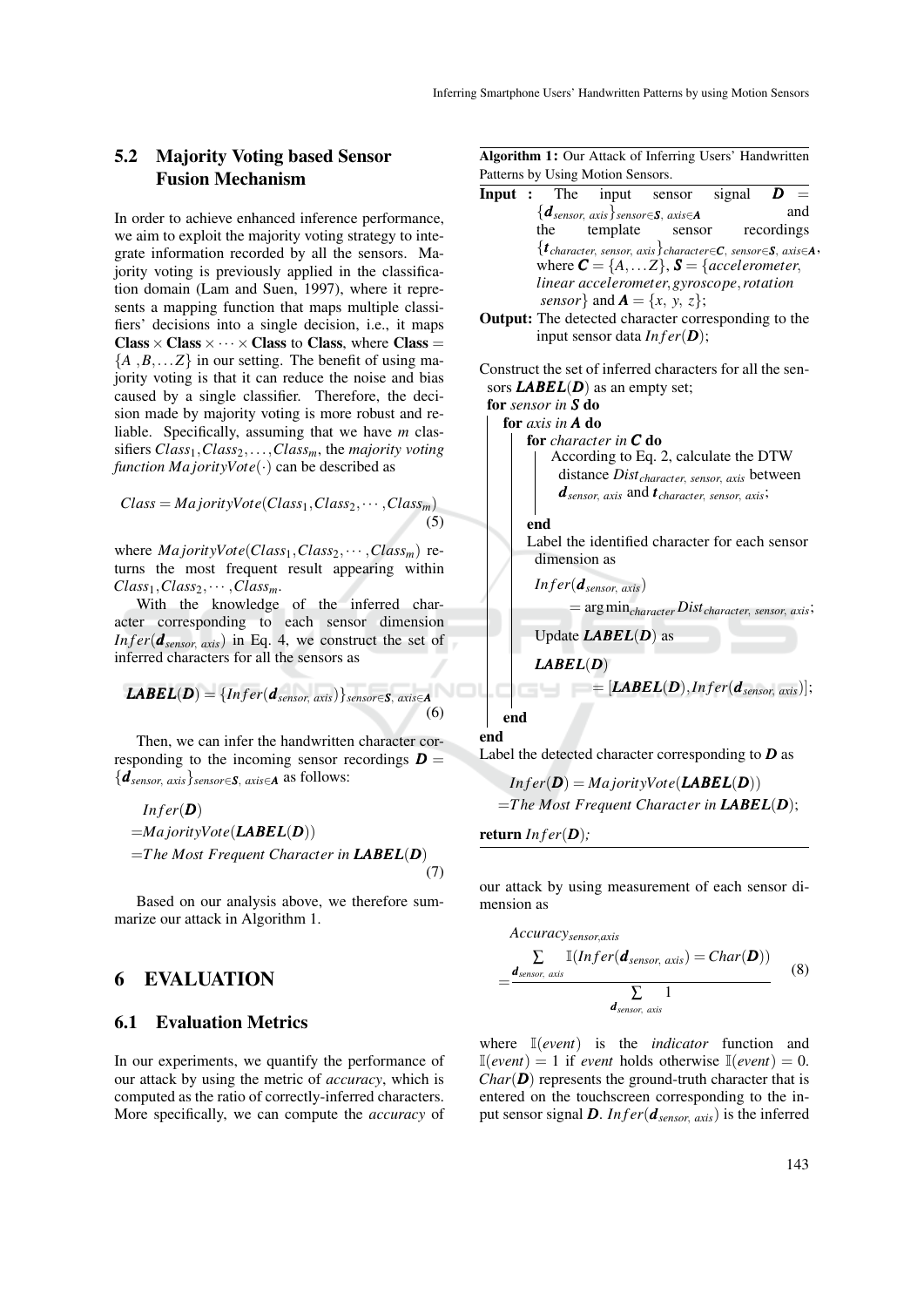

Figure 1: The visualization of handwritten signals extracted from the accelerometer, linear accelerometer, gyroscope and rotation sensor under the three different dimensions. We randomly select two handwritten signals from the same character *A* (red and blue lines) and a handwritten signal from another character *B* (green lines). We observe that the distance between two handwritten signals corresponding to the same character is smaller than that from a different character, which lays the foundation of our attack.

character by using data collected by each sensor dimension as shown in Eq. 4.

After applying the majority voting based sensor fusion mechanism in Section 5.2, the overall accuracy of our attack can be computed as

*Accuracy* = ∑ *dsensor*, *axis*, *sensor*∈*S*, *axis*∈*<sup>A</sup>*  $\mathbb{I}(Infer(d_{sensor, axis}) = Char(D))$ ∑ *dsensor*, *axis*, *sensor*∈*S*, *axis*∈*<sup>A</sup>* 1

(9)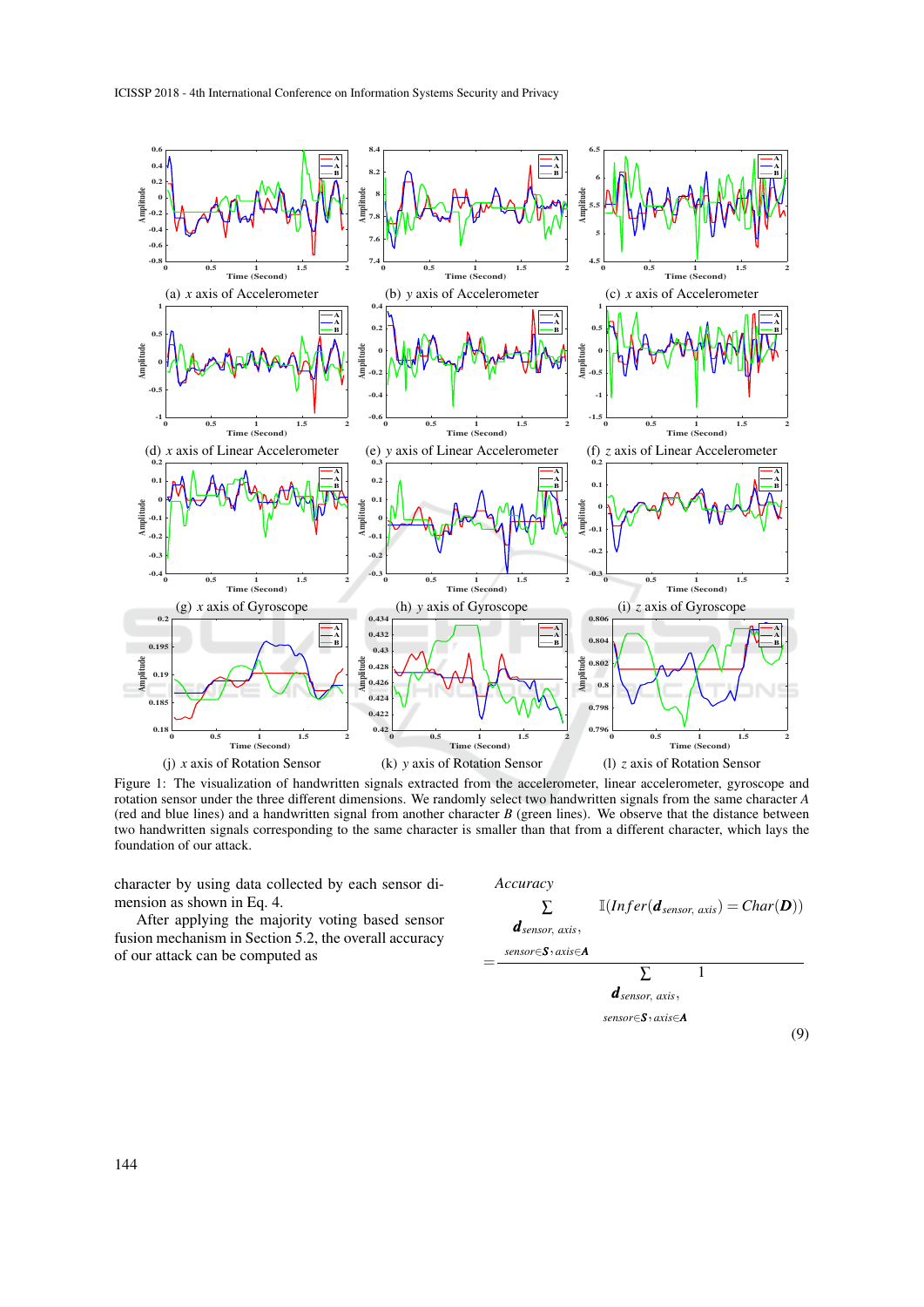

Figure 2: The heatmap of DTW distance between sensor measurements corresponding to any pair of characters from A to Z by using different dimensions of motion sensors (the accelerometer, linear accelerometer, gyroscope and rotation sensor). A whiter color corresponds to a smaller DTW distance between two characters. We observe various distinguishing powers of motion sensors in differentiating users' handwritten patterns.

## 6.2 Effectiveness of Evaluating Sensor Similarity by using DTW Distance

In our attack, we utilize the DTW distance as described in Section 5.1 for evaluating the similarity between any pair of time-series sensor recordings. Figure 1 shows the distinguishing power of the motion sensors (the accelerometer, linear accelerometer, gyroscope and rotation sensor) to differentiate users' entered characters on the touchscreen. Specifically, we randomly select two time-series sensor recordings corresponding to the same character and one sensor recording corresponding to another character, and

then compute the distance between these signals after implementing the DTW technique according to Eq. 2. From Figure 1, we observe that the distance between two sensor signals corresponding to the same character is much smaller than that from a different character, which lays the foundation for our attack. Figure 2 shows the heatmap of the DTW distance between sensor measurements corresponding to any pair of characters under each sensor dimension. From Figure 2, we observe that different sensors have various powers in matching the same character's handwritten gestures and distinguishing different characters' handwritten gestures, which demonstrates the empirical necessity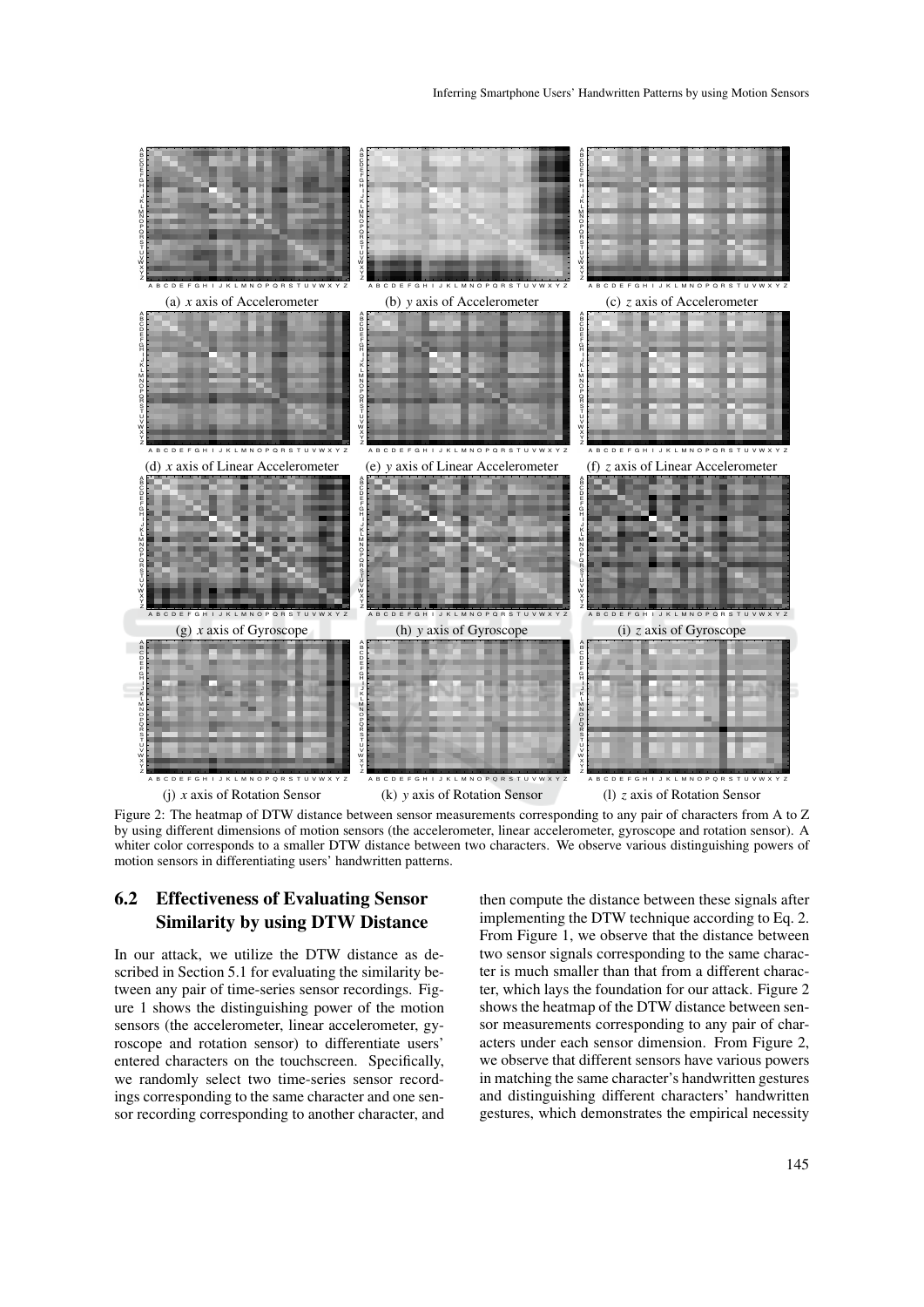of our proposed majority voting based sensor fusion mechanism.

Table 1: Accuracy of Distinguishing Handwritten Patterns by Using Different Sensor Dimensions.

|                        | $X$ axis | Y axis   | Z axis |
|------------------------|----------|----------|--------|
| Accelerometer          | 57.3%    | 54.6%    | 51.6%  |
| Linear Accelerometer   | 49.9%    | 38.6%    | 48.4%  |
| Gyroscope              | $75.1\%$ | 75.7%    | 51.6%  |
| <b>Rotation Sensor</b> | 35.0%    | $42.1\%$ | 30.6%  |

Table 1 shows the *accuracy* of inferring users' handwritten patterns by using different sensor dimensions according to Eq. 4. From Table 1, we know that the accuracy achieved by different sensor dimension varies from each other, and the gyroscope shows better distinguishing power than the other sensors. The reason is that a user's handwritten movement is dominated by the rate of rotation recorded by the gyroscope while the translation movement that is relevant to the accelerometer is less significant. We also observe that using the rotation sensor achieves much lower accuracy than the other sensors. The reason is that the absolute rotation values recorded by the rotation sensor is too sensitive to the handwritten movements, making it difficult for effective inference attack. This observation also provides a guide for us to explore the combination of the accelerometer, linear acclerometer and gyroscope in the practical deployment of our attack.

# 6.3 Effectiveness of Majority Voting based Sensor Fusion Mechanism

After applying the majority voting based sensor fusion mechanism as described in Section 5.2, our attack can achieve up to 91.4% accuracy through integrating information recorded by the accelerometer, linear accelerometer and gyroscope, which is much higher than using each sensor independently (recall Table 1). It is also interesting to know that the overall accuracy achieved by combining these three sensors and the rotation sensor is only 89.2%. This observation not only shows that utilizing more sensors does not necessarily result in better inference performance, but also demonstrates the effectiveness of only using the three sensors of the accelerometer, linear accelerometer and gyroscope in the practical attacks of inferring users' handwritten patterns.

# 7 DISCUSSION AND FUTURE DIRECTION

# 7.1 Handwritten Pattern Inferences using Motion Sensors is Practical

Our experimental results in Section 6 demonstrate the feasibility of inferring users' handwritten patterns by exploiting innocuous motion sensors. More specifically, by integrating the information recorded by the acclerometer, linear accelerometer and gyroscope, we can accurately infer users' handwritten patterns with up to 91.4% accuracy, whose performance is significantly better than using a single sensor or integrating these three sensors with the rotation sensor. This observation can serve as an effective guide for the design of practical attacks on users' handwritten patterns.

In this paper, we infer user's secret input independently (character by character). However, in reality, the input sequence may be correlated with each other for meaningful presentation (e.g., users' text message). Therefore, exploiting the correlation inherently existing between contiguous gestures to infer more secret information will be an interesting future direction.

#### 7.2 Potential Countermeasurements

Our proposed inference attack demonstrates the fundamentally conflicting requirements between protecting privacy of users' sensitive information contained in smartphone sensors and preserving utility of the same data for authorized usage. Several sensor privacy protection mechanisms have been proposed in the literature (Beresford et al., 2011; Hornyack et al., 2011; Cornelius et al., 2008; Shebaro et al., 2014; Li and Cao, 2013) which, however, are often heuristic in nature and fail to provide rigorous privacy guarantees.

To overcome the limitations existing in previous sensor privacy protection mechanisms, potential countermeasurements for our inference attack include the differential privacy framework (Dwork, 2006) and its generalized variations (Kifer and Machanavajjhala, 2014; ?), which can be leveraged to provide rigorous access control over smartphone sensors. Note that applying these privacy-preserving mechanisms often require the modification of smartphone operating systems which usually incur significant CPU/memory overhead and battery cost.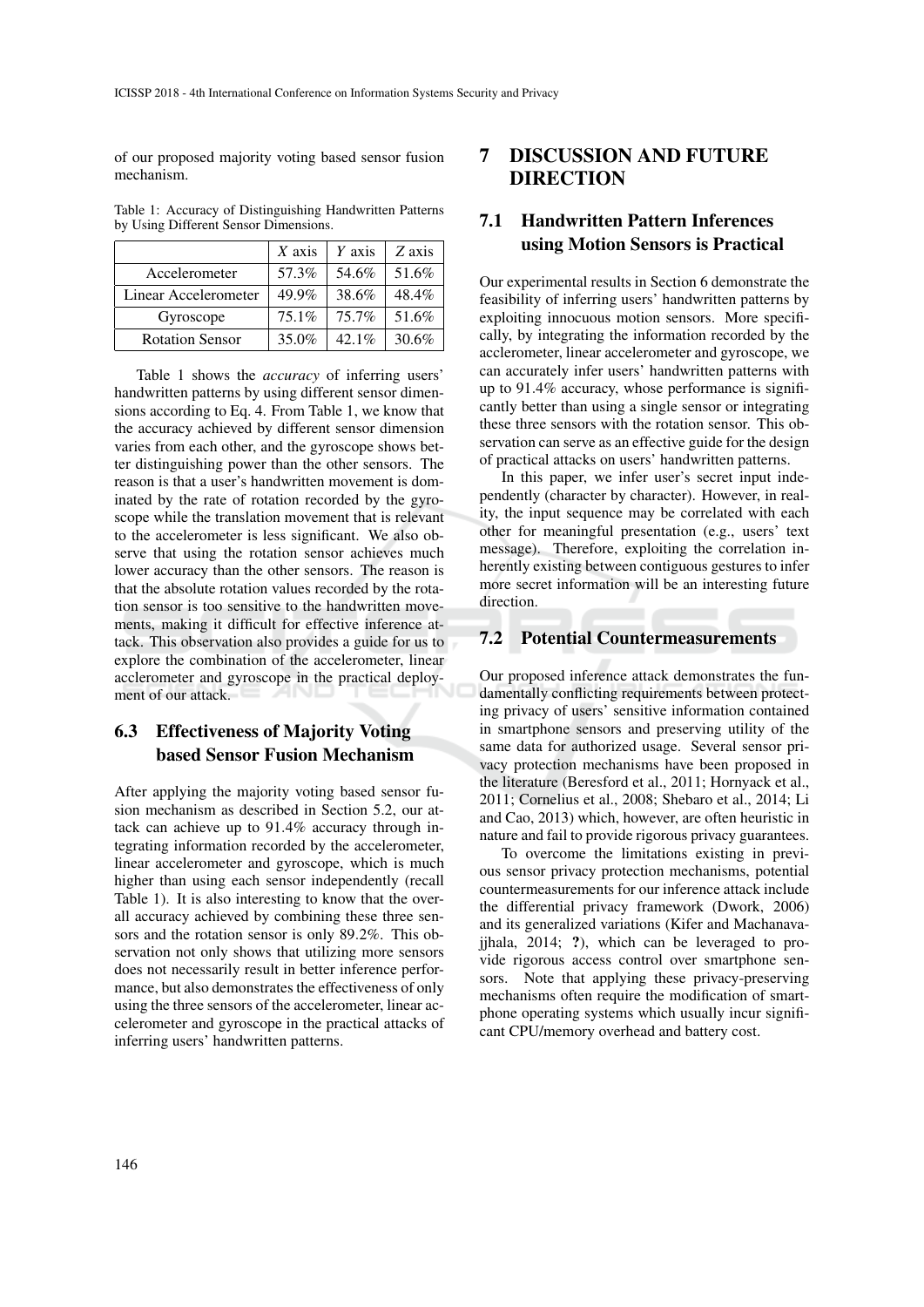#### 8 CONCLUSION

While the third-party applications relying on mobile sensors are becoming increasingly popular, the security and privacy issues related to these applications are not well understood yet. In this paper, we study the feasibility of inferring user's handwritten patterns on smartphone touchscreen by utilizing data collected by the motion sensors. In our method, we exploit the DTW technique to measure the similarity between any pair of time-series sensor data, aiming at distinguishing the user's different inputs on the touchscreen. For achieving enhanced inference accuracy, we propose a novel majority voting based sensor fusion mechanism through integrating information contained in multiple motion sensors. We present the design and implementation of our attack in an application that explores the measurements of motion sensors to stealthily infer the user's private inputs on the touchscreen. Extensive experiments using realworld data sets demonstrate the effectiveness of our attack which can achieve 91.4% accuracy for inferring users' handwritten patterns.

#### ACKNOWLEDGMENT

This research was sponsored by the U.S. Army Research Laboratory and the U.K. Ministry of Defence under Agreement Number W911NF-16-3-0001. The views and conclusions contained in this document are those of the authors and should not be interpreted as representing the official policies, either expressed or implied, of the U.S. Army Research Laboratory, the U.S. Government, the U.K. Ministry of Defence or the U.K. Government. The U.S. and U.K. Governments are authorized to reproduce and distribute reprints for Government purposes notwithstanding any copyright notation hereon.

#### **REFERENCES**

- Azizyan, M., Constandache, I., and Roy Choudhury, R. (2009). Surroundsense: mobile phone localization via ambience fingerprinting. In *Proceedings of the 15th annual international conference on Mobile computing and networking*, pages 261–272. ACM.
- Bao, L. and Intille, S. (2004). Activity recognition from user-annotated acceleration data. *Pervasive computing*, pages 1–17.
- Beresford, A. R., Rice, A., Skehin, N., and Sohan, R. (2011). Mockdroid: trading privacy for application functionality on smartphones. In *Proceedings of the*

*12th workshop on mobile computing systems and applications*, pages 49–54. ACM.

- Berndt, D. J. and Clifford, J. (1994). Using dynamic time warping to find patterns in time series. In *KDD workshop*, volume 10, pages 359–370. Seattle, WA.
- Bertsekas, D. P. (1995). *Dynamic programming and optimal control*. Athena Scientific Belmont, MA.
- Brouwers, N. and Woehrle, M. (2011). Detecting dwelling in urban environments using gps, wifi, and geolocation measurements. In *Workshop on Sensing Applications on Mobile Phones (PhoneSense)*, pages 1–5.
- Cai, L. and Chen, H. (2011). Touchlogger: Inferring keystrokes on touch screen from smartphone motion. *HotSec*, 11:9–9.
- Chang, K.-h., Fisher, D., and Canny, J. (2011). Ammon: A speech analysis library for analyzing affect, stress, and mental health on mobile phones. *Proceedings of PhoneSense*, 2011.
- Conti, M., Zachia-Zlatea, I., and Crispo, B. (2011). Mind how you answer me!: transparently authenticating the user of a smartphone when answering or placing a call. In *Proceedings of the 6th ACM Symposium on Information, Computer and Communications Security*, pages 249–259. ACM.
- Cornelius, C., Kapadia, A., Kotz, D., Peebles, D., Shin, M., and Triandopoulos, N. (2008). Anonysense: privacyaware people-centric sensing. In *Proceedings of the 6th international conference on Mobile systems, applications, and services*, pages 211–224. ACM.
- Ding, H., Trajcevski, G., Scheuermann, P., Wang, X., and Keogh, E. (2008). Querying and mining of time series data: experimental comparison of representations and distance measures. *Proceedings of the VLDB Endowment*, 1(2):1542–1552.
- Dwork, C. (2006). Differential privacy. In *Automata, languages and programming*. Springer.
- Frank, M., Biedert, R., Ma, E., Martinovic, I., and Song, D. (2013). Touchalytics: On the applicability of touchscreen input as a behavioral biometric for continuous authentication. *IEEE transactions on information forensics and security*, 8(1):136–148.
- Han, J., Owusu, E., Nguyen, L. T., Perrig, A., and Zhang, J. (2012). Accomplice: Location inference using accelerometers on smartphones. In *Communication Systems and Networks (COMSNETS), 2012 Fourth International Conference on*, pages 1–9. IEEE.
- Hornyack, P., Han, S., Jung, J., Schechter, S., and Wetherall, D. (2011). These aren't the droids you're looking for: Retrofitting android to protect data from imperious applications. In *Proceedings of the 18th ACM conference on Computer and communications security*, pages 639–652. ACM.
- Kifer, D. and Machanavajjhala, A. (2014). Pufferfish: A framework for mathematical privacy definitions. *ACM Transactions on Database Systems (TODS)*, 39(1):3.
- Kim, D. H., Kim, Y., Estrin, D., and Srivastava, M. B. (2010). Sensloc: sensing everyday places and paths using less energy. In *Proceedings of the 8th ACM Conference on Embedded Networked Sensor Systems*, pages 43–56. ACM.